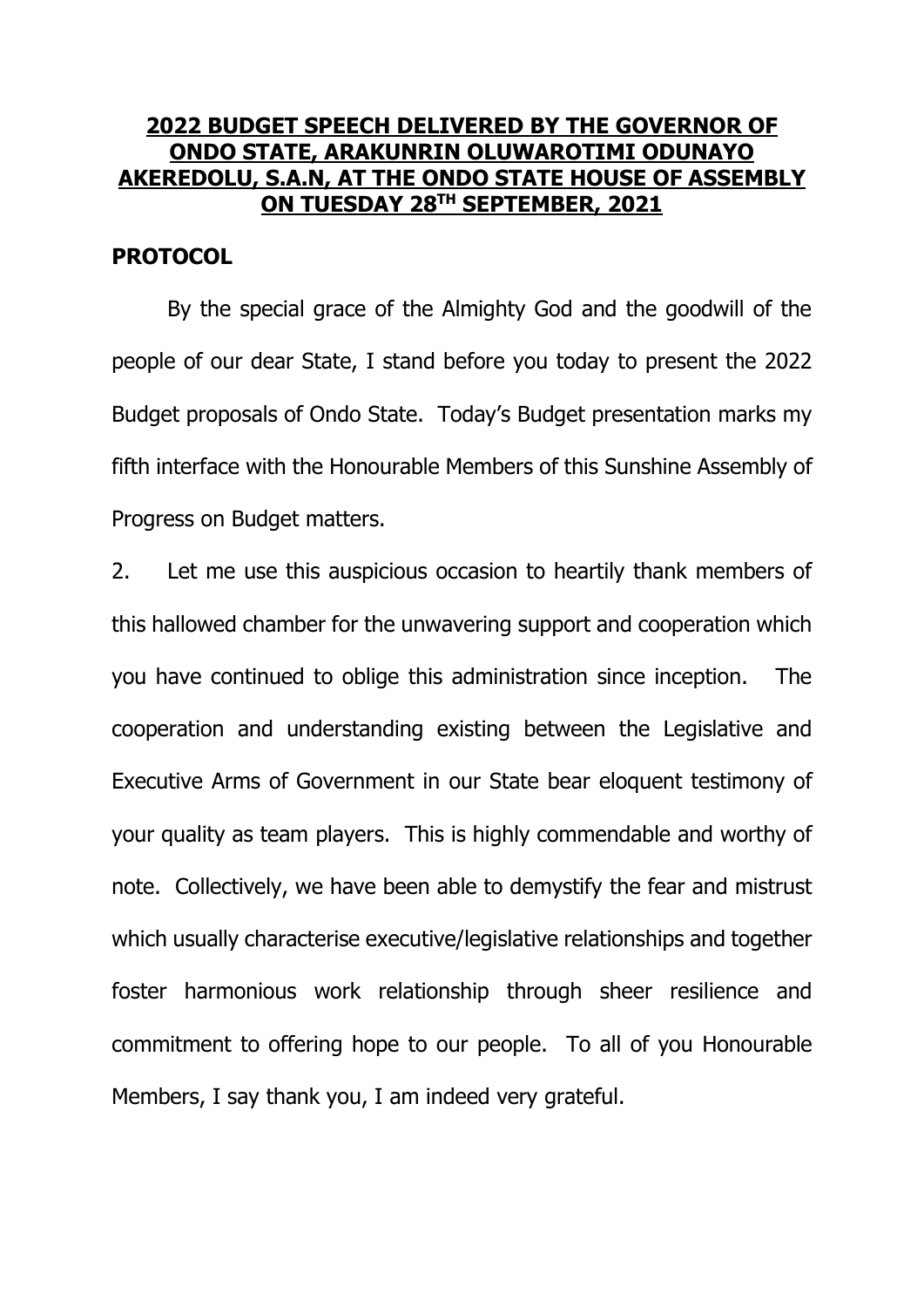3. Let me also recognise the immense support of our people who stood by us through thick and thin of the present day complex economic challenges. I also wish to once again express my appreciation to the wonderful people of this great State for giving us their votes in the last election and also supporting us throughout the legal tussle that followed the election.

4. Mr. Speaker, let me also use this opportunity to salute our people for their resilience in troubling times like the present situation we found ourselves as a State. The good people of Ondo State have withstood the consequences of the devastating Corona Virus Pandemic, COVID-19, its third wave which is still unfolding notwithstanding, with little certainty as to it severity and impact. This is the most serious existential threat to our society today. However, with the roll-out of vaccines in our State, we are setting the stage to emerge strong. Therefore, I appeal to every single one of us to protect ourselves from the virus, by strictly following and adhering to all COVID-19 protocols. We urge all residents of Ondo State to urgently get vaccinated.

5. Mr. Speaker, today's event is another opportunity, presented by the grace of God and the goodwill of our people, to determine how the precious commonwealth and assets of our people should be allocated in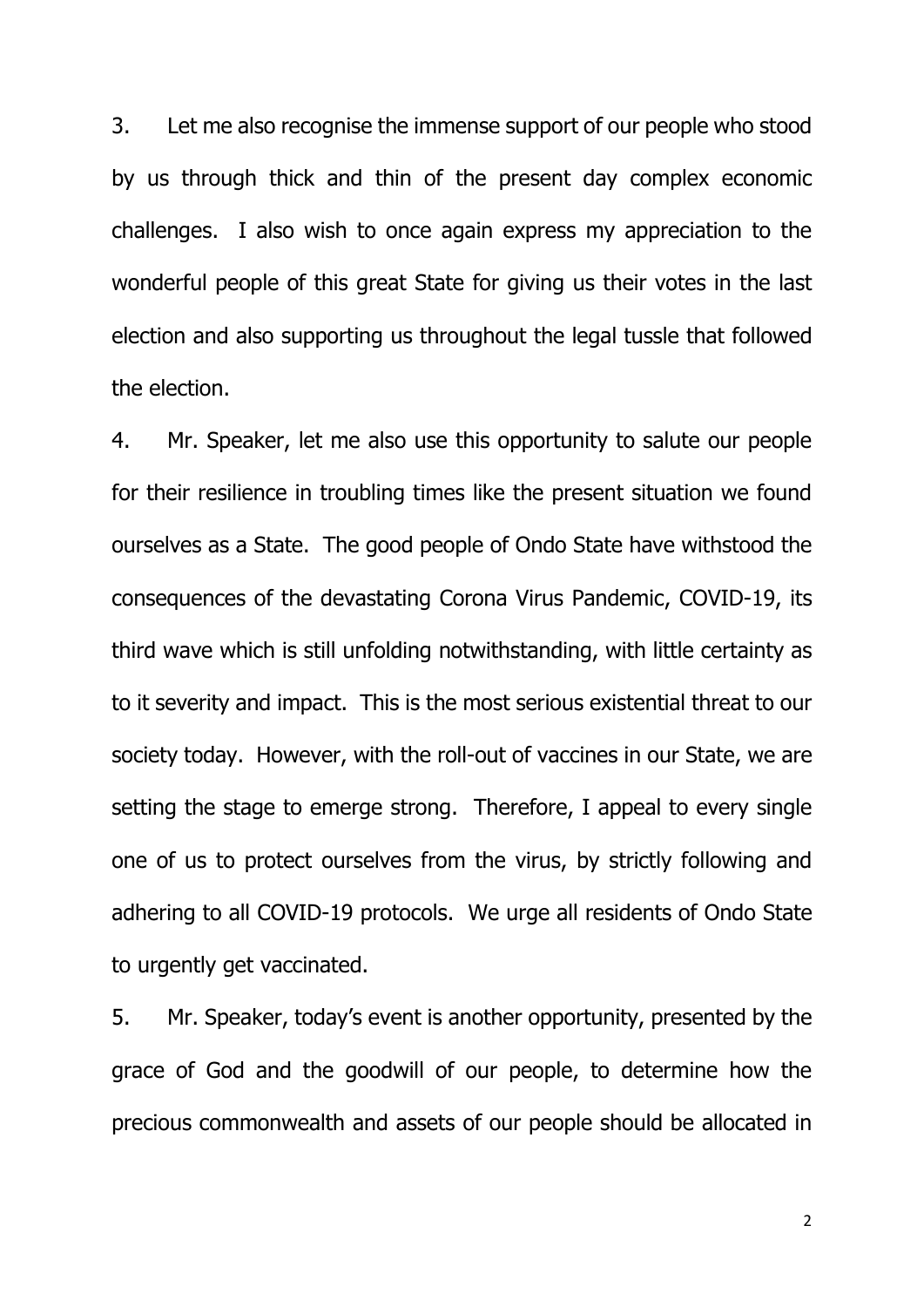furtherance of our collective aspirations for growth and development of our State.

6. The overarching goal of this administration, Mr. Speaker, is to drive faster, an all-inclusive socio-economic transformation, and build on the progress we have attained over the years. This we hope to achieve by exploring available opportunities in the agricultural value chain, being our area of comparative advantage, as well as continue to stimulate massive industrial resurgence by attracting mega industrial investments like the Deep Sea Port and its ancillary investments to be the off-taker of the qualitative workforce available in the State. This we hope will boost private sector businesses and ensure the wellbeing of the residents of Ondo State. The Budget for the 2022 Financial Year is therefore premised on the theme 'Industrialisation for Inclusive Growth, Empowerment and Wealth Creation' christened **"Budget of Economic Re-Engineering"**

## **THE JOURNEY SO FAR**

7. At the inception of this administration in 2017, we entered into a solemn social contract with the people of Ondo State to do our best and leave the State better than we met it. We have been achieving this by improving their wellbeing and meeting their needs to the best of our ability within the available resources of the State. It is against this background that we develop the JMPPR mantra to help achieve the set targets.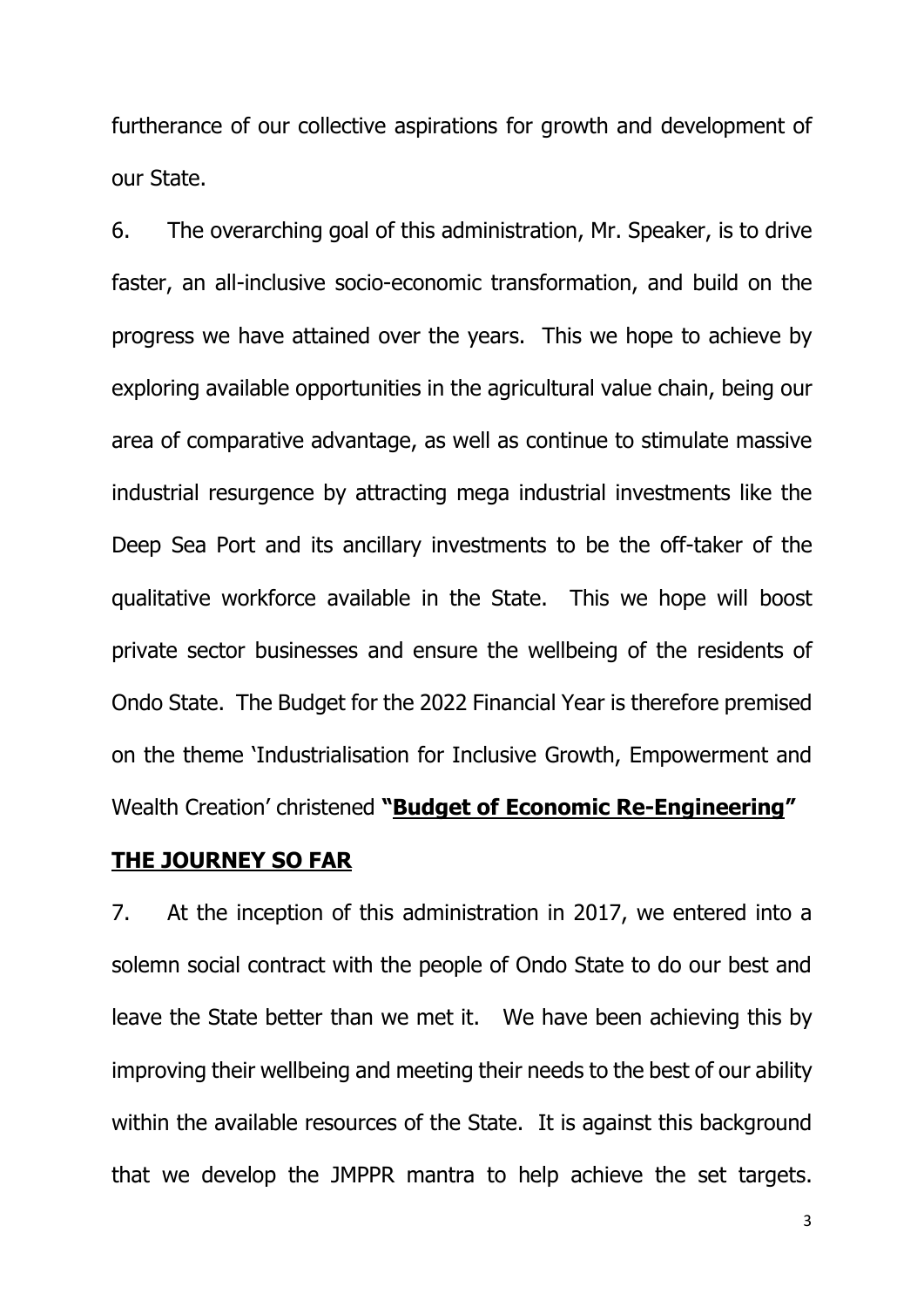However, with the new challenges facing government in the areas of insecurity, entrepreneurship development, etc, we have come up with a more encompassing REDEEMED agenda which has been our compass in this second progressive journey. To that extent, Honourable Members, I wish to highlights some of our achievements in this journey.

### **SECURITY**

8. Mr. Speaker, aside the pandemic ravaging the globe right now, our country has experienced an unprecedented rise in crimes and criminality in form of banditry, kidnappings, robberies, outright terrorism and general insecurity. Our dear State undoubtedly has had her share of this sad experience. As part of the measures to tackle this menace, we have, in consultation with other States in the region, established the Ondo State Security Network otherwise called Amotekun Corps to work in collaboration with other sister Security formations, including the Nigerian Police, the Department of State Security, the Army, the Navy, the Civil Defence Corps and other Security Agencies in the State. We are also encouraging and equipping the Security operatives with necessary logistics and machinery so that our people can sleep with their 'two eyes closed' at night. We are already enjoying the dividends of such investments in the State. I can, however, assure you, Honourable Members, that we will continue to give the necessary boost to upgrading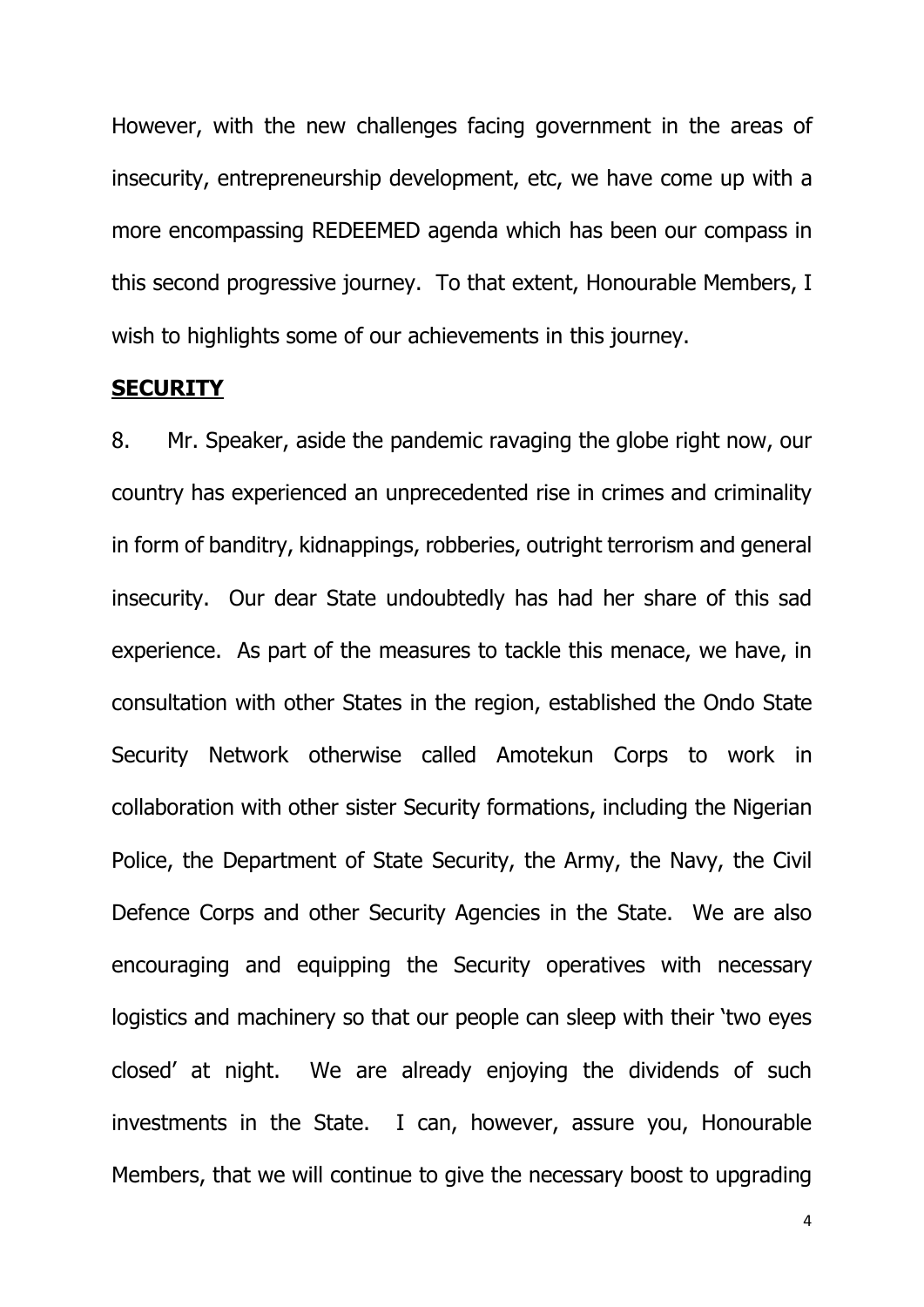our security architecture to ensure lives and properties are secured in Ondo State. One of such measures would be consummated today as I sign the Ondo State Security Trust Fund Bill into Law.

### **INFRASTRUCTURE**

9. Mr. Speaker, today, we are proud to be part of history as a government that prioritised and is committed to massive infrastructural development. As a testimony to this, over 400 kilometres of roads, that cut across the 3 Senatorial Districts of this State have been completed or are ongoing. Our concentration is not only on single lane roads, as we have embarked on the dualization of a number of roads, which include 'A' Division - Hospital Road, CBN-Bishop Court Road in Akure, Owo Township Road, Ikare Township; work is also on-going on Shoprite-Oda dualization and Oluwatuyi-Ijoka Roads in Akure.

10. Mr. Speaker, it will gladden your hearts that as the roads are dualised, modern state-of-the-art street lights are installed to light them in the nights. It is also instructive to note that hundreds of our able bodied men and women are engaged from time to time, thus reducing the unemployment and crime rates in this State.

11. Ladies and Gentlemen, the long-awaited opening up of rural roads through the World Bank's assisted Rural Access and Agricultural Marketing Project (RAAMP) is billed to commence later this year. This, when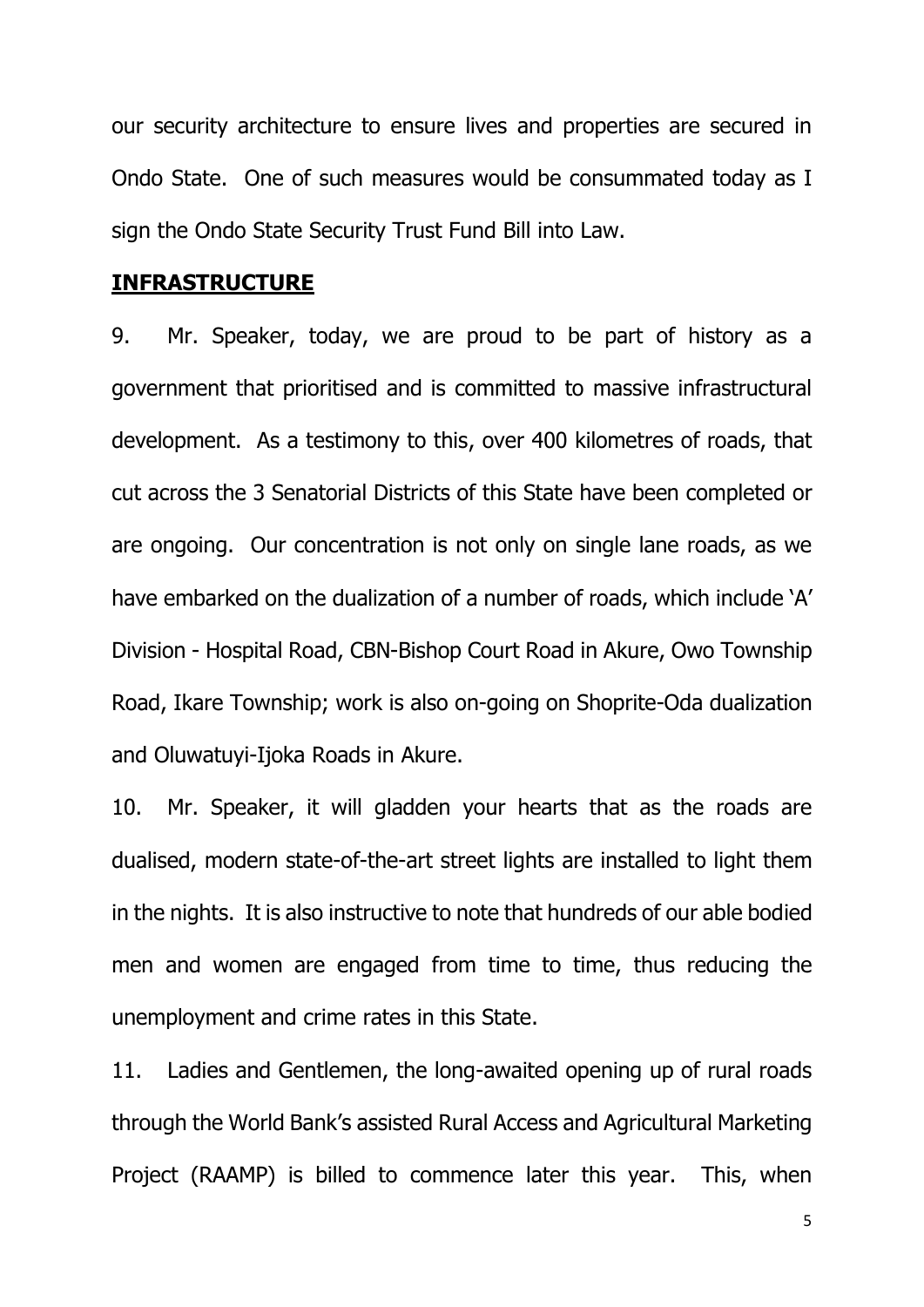completed, will have nothing less than one thousand kilometres of our rural road rehabilitated and thus make it easy for our farmers to transport their farm produce to markets with the concomitant effect of availability of more food at cheaper prices and more revenue to our farmers. As this is not enough, our Government has already assisted each of the 18 Local Government Areas in this State to procure a grader to work on rural roads. 12. Mr. Speaker, Honourable Members, this administration recognises the significance of potable and quality water as well as hygiene and sanitation of people and their environments. It is on the basis of this that we created the Ministry of Water Resources, Public Sanitation and Hygiene. It will gladden this Honourable House and all seated here today that this Ministry in collaboration of its Agencies, Rural Water Supply and Sanitation Agency (RUWASSA) and the Ondo State Water Corporation has rehabilitated nothing less than 3,000 boreholes across the length and breadth of this State. Besides, RUWASSA, through one of its programmes tagged "Kamomi Aketi", has completed about 13 water projects in the State.

# **SUNSHINE FOOD PROCESSING**

13. Mr. Speaker, distinguished Honourable Members, this administration will continue to create enabling environment for companies and industries to thrive and provide gainful employment for our youths in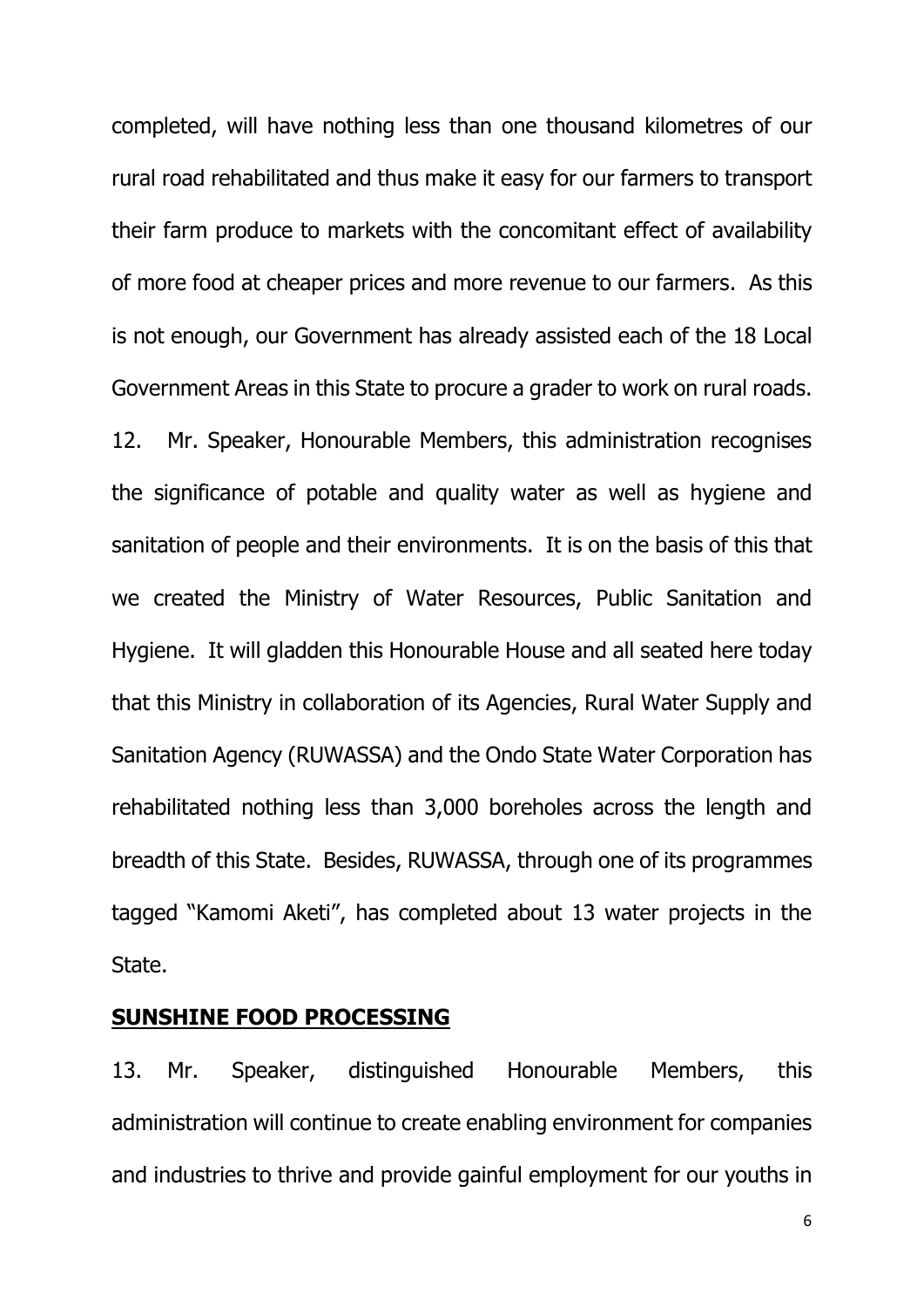a safe and secure environment. The Sunshine Food Processing Concept Limited located in Km 3, Owo-Akure Express Road, Emure-Ile is a testimony of our administration's giant stride at industrial revolution in the State. The project, when completed has the capacity to process 500,000 eggs daily to various pasteurized egg powder and liquid products with ability to easily up-scale to 1,000,000 egg per day. The egg processing equipment for the project has been delivered, the factory building, administrative block and other ancillary structures are at various stages of completion. The installation of the equipment will commence as soon as the factory building is completed. The project when completed has the capacity to generate 200 direct employments and 1,000 indirect employments.

### **ONDO STATE RED-GOLD PROJECT**

14. Mr. Speaker, as part of our effort at resuscitating the near moribund oil-palm companies in Ondo South Senatorial District of the State, I am pleased to inform you that our administration entered into partnership with JB Farms Limited and SUDIT Oil and Chemicals and other Oil Palm Processors to establish an Oil Palm City in the Southern Senatorial District of the State. There is no gainsaying the fact that oil palm development is one of the highest foreign exchange earners in recent time. The State Government has leased 10,000 hectares of farmland to JB Farms Limited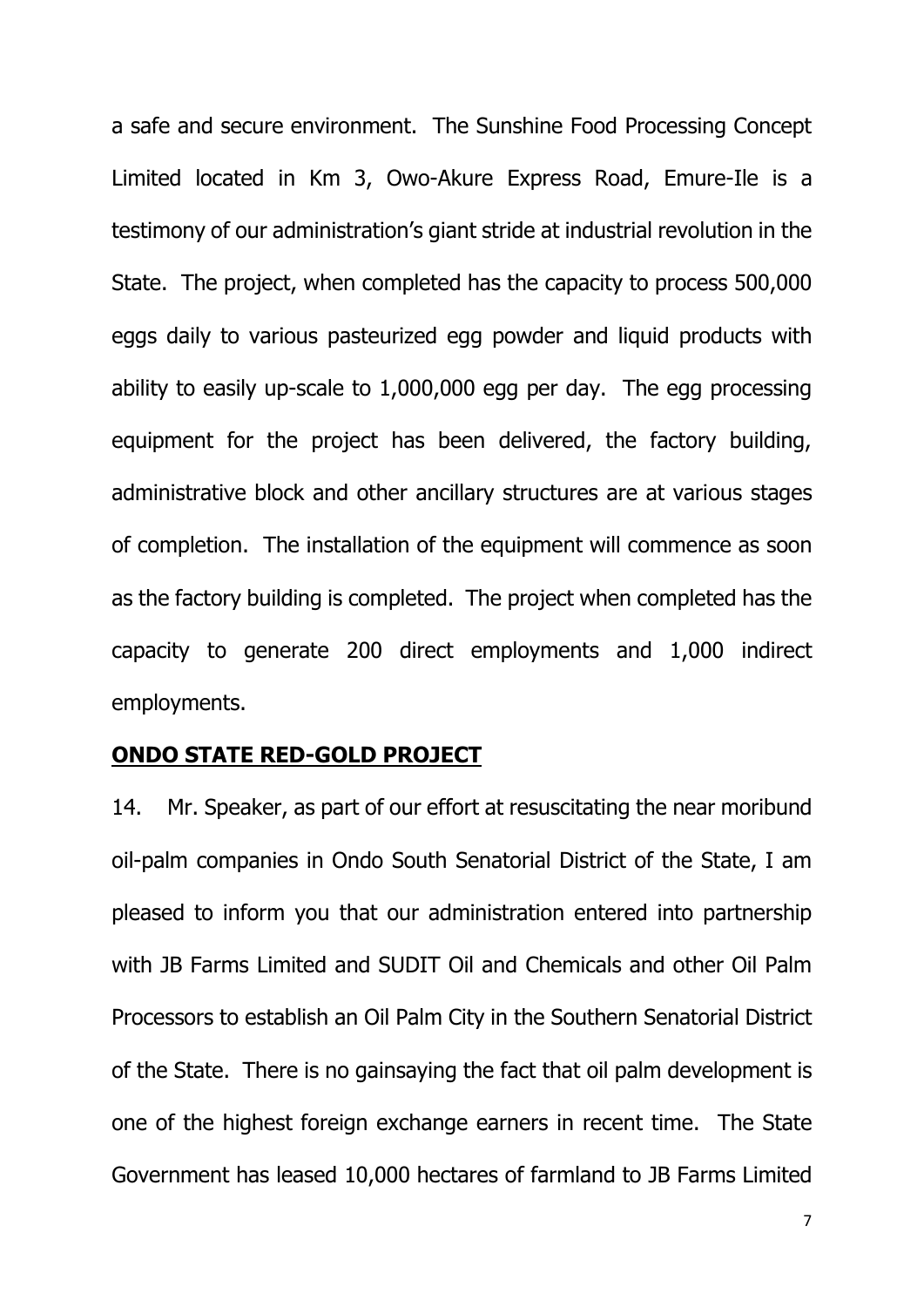while 5,000 hectares was leased to SUDIT Oil Ltd for the project. The programme has the capacity to generate over 20,000 jobs and will also contribute immensely to the internal revenue of the State when completed.

# **INDUSTRIAL PARK DEVELOPMENT**

15. Similarly, Mr. Speaker, the State Government is also partnering with Minco Allied Industries Limited to develop an Industrial Park Offering Services and to create enabling business environment stimulated with ultra-modern facilities and infrastructure with the aim of ensuring complete maximization of local value addition in terms of manpower and Raw Materials. The Industrial Park will house the following factories:

- > Footwear;
- $\triangleright$  Plastic/polybags;
- $\triangleright$  Cocoa processing;
- $\triangleright$  Agro-allied;
- Wood processing;
- $\triangleright$  Solid mineral processing;
- Large Scale bakery; and
- $\triangleright$  Biscuit Manufacturing.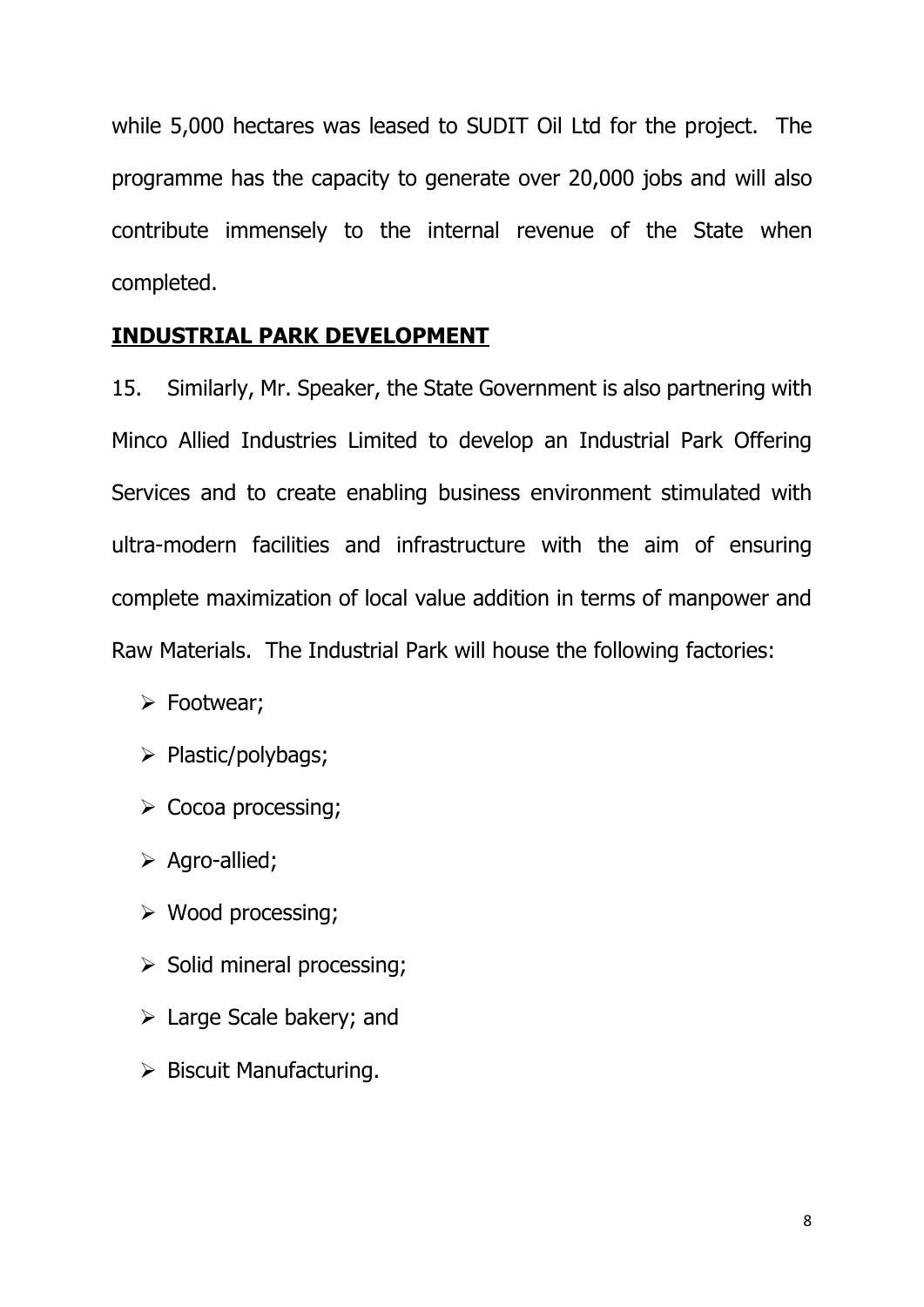#### **AGRICULTURE**

16. Mr Speaker, agriculture has always been the largest employer of labour and it holds the ace to the future greatness of our State. In the last four and half years, we have constructed and commissioned an Ultra-Modern Piggery Village at Ilutoro in Akure North Local Government to reduce over dependence on cow meat and to create empowerment for farmers.

17. Mr. Speaker, we constructed and commissioned another Ultra-Modern Poultry Pen at Isuada in Owo Local Government for job creation and to reduce capital flight from Ondo State. We have also distributed farm machinery and equipment to over 1,000 farmers across the State to enhance their farm work. We acquire strategic Community Land under the Land Bank Scheme to make land available for agricultural production.

18. Mr. Speaker Sir, we have in the last four and half years trained over 150 pastoralist on Feedlot Operational System of Livestock Management in collaboration with Food and Agriculture Organisation of the United Nation. Still on agriculture, we have flagged off Large-Scale Oil Palm Project at Araromi-Obu, in Odigbo Local Government Area of the State.

19. Mr. Speaker, we have also excelled in Intensive Broiler Production with over 40 youth empowered with 15,000 broilers at Isuada Farm Centre with Amo BYNG Serving as off-taker for the project.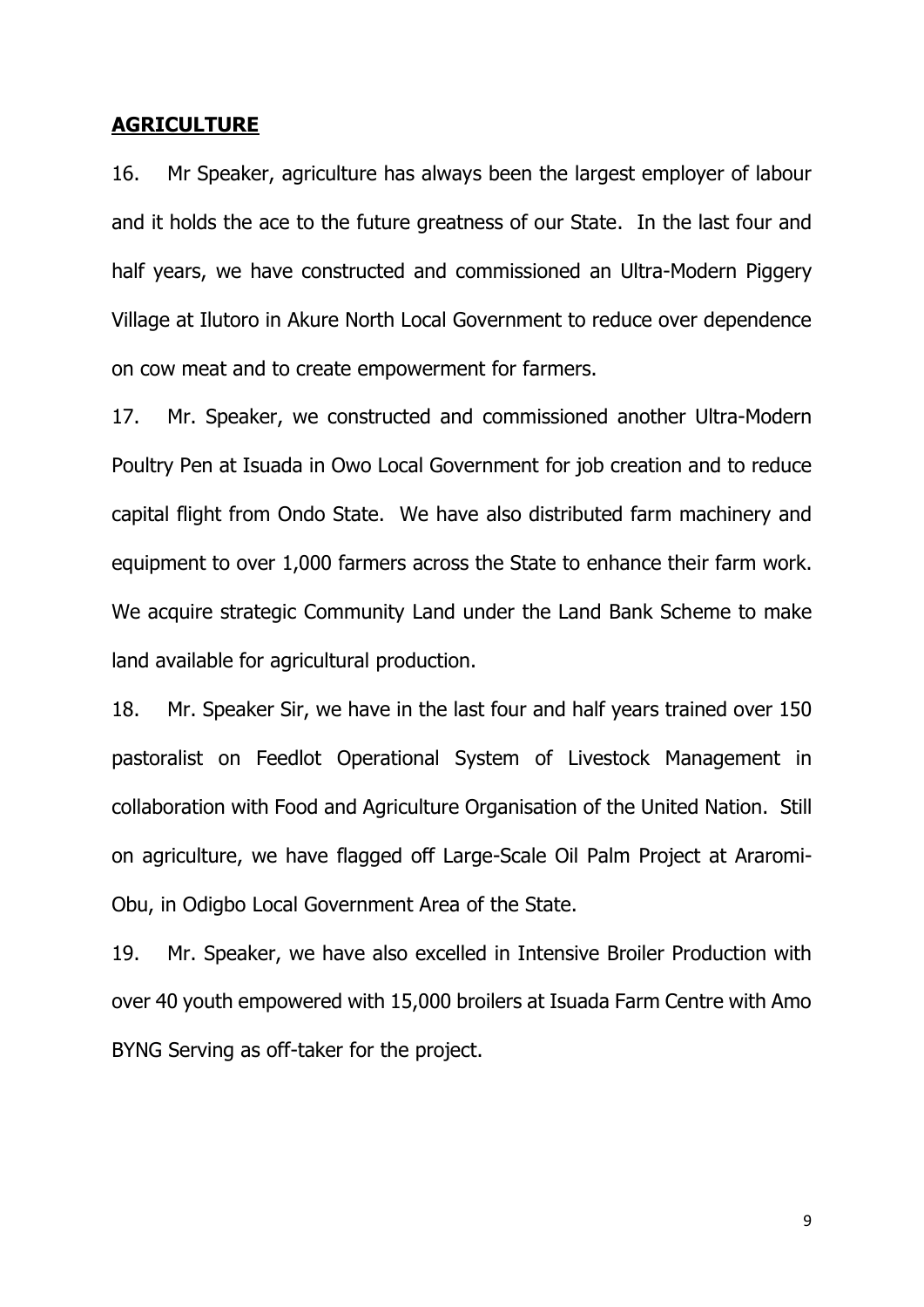#### **EDUCATION**

20. Mr. Speaker, Members of this Honourable House, you are all living witnesses of contributions and commitments to raise the standard of education in our primary schools in the last few year. We have demonstrated this by committing more than N3 billion into 167 different projects like construction and renovation of buildings, provision of furniture, computer sets, among others. In a bid not just to have infrastructures with no manpower, 1,200 teachers were engage to teach the pupils early this year. Similar gesture is to be replicated in our secondary schools starting from next academic session.

21. Ladies and gentlemen, you will recall that payment of secondary schools' students National Examination Council fees which was stopped for some years because of paucity of funds has been resuscitated. More than  $#300$  million was paid by our administration for the just concluded WASCE examination, and more than  $\frac{14400}{100}$  million has also been proposed in this Budget for the next examination.

22. Mr. Speaker, our tertiary institutions are not left out. In order to ensure that our Tertiary Institutions take their pride of place as one of the leading institutions in Nigeria, a new senate building, Library complex, administrative block, and auditorium building were commissioned at the Olusegun Agagu University of Science and Technology in Okitipupa. Similarly, scholarships and bursary that have not been paid for a long time to our students in tertiary institutions across the nation, were paid last session to about 7,447 students as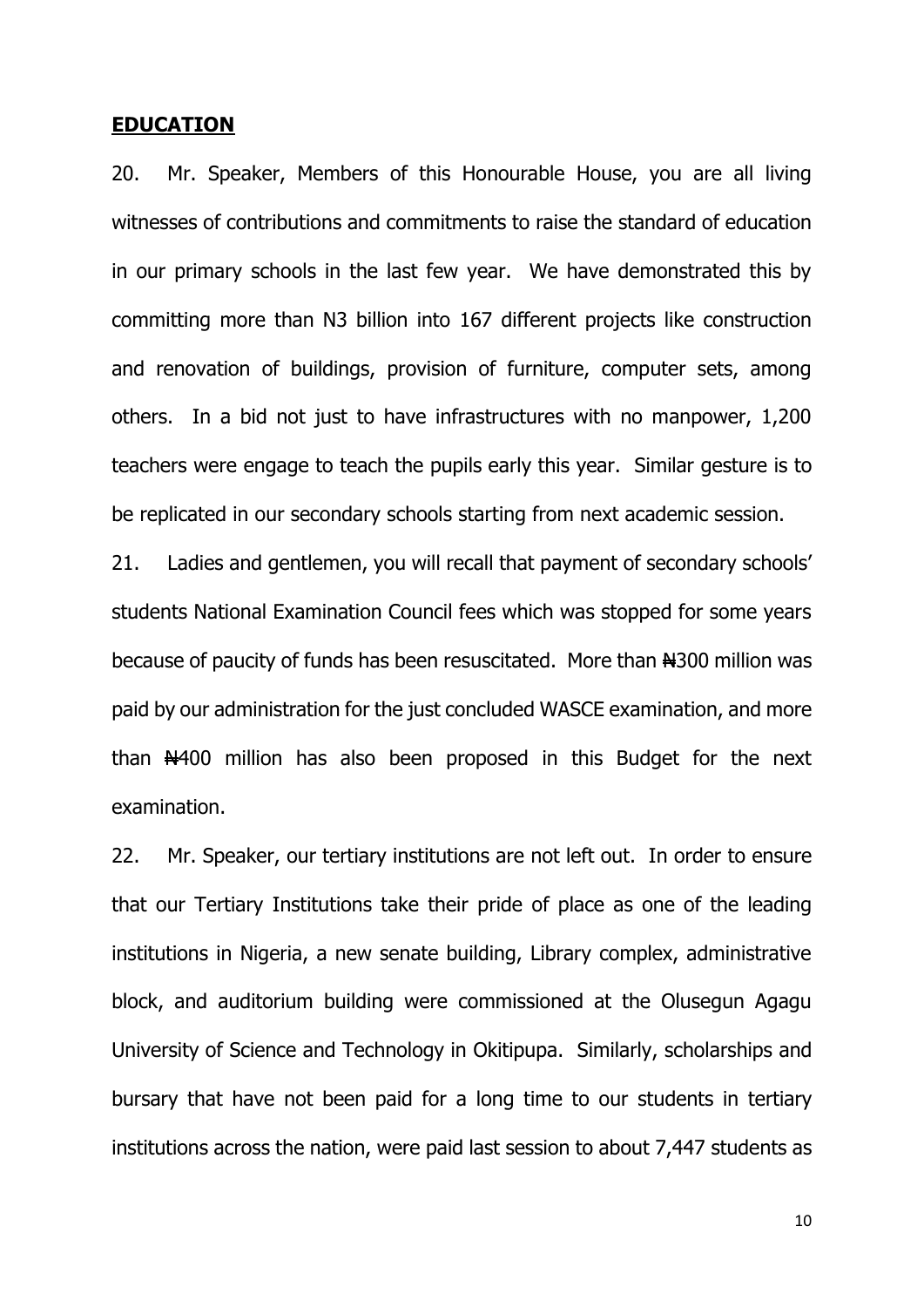well as 175 Law students studying across various tertiary institutions in the country.

#### **HEALTH**

23. Mr. Speaker, our administration will not rest on our laurels in achieving effective and qualitative healthcare delivery for the people of the State. We have launched the State Contributory Health Scheme, kick-starting with 'Abiyamo' Maternal-and-child Health Insurance Scheme which is aimed at reducing maternal and neonatal mortality. Also, in a bid to address the shortage of nurses and the brain drain that affected the health system in the country, our administration had employed more health care givers into the University of Medical Sciences Teaching Hospital, Primary Health Care Development Agency and Hospital's Management Board more than ever before. Currently, construction of the modern facilities in the University of Medical Science Teaching Hospital, Akure and Ondo City is ongoing, when completed it will be first of its kind in the State.

### **INVESTMENT**

24. Mr. Speaker, the State Government through Ondo State Investment Promotion Agency (ONDIPA) established by our administration has attracted 17 high-net-worth investments to the State. This we hope will lay the foundation of true industrial revolution across the length and breadth of the State.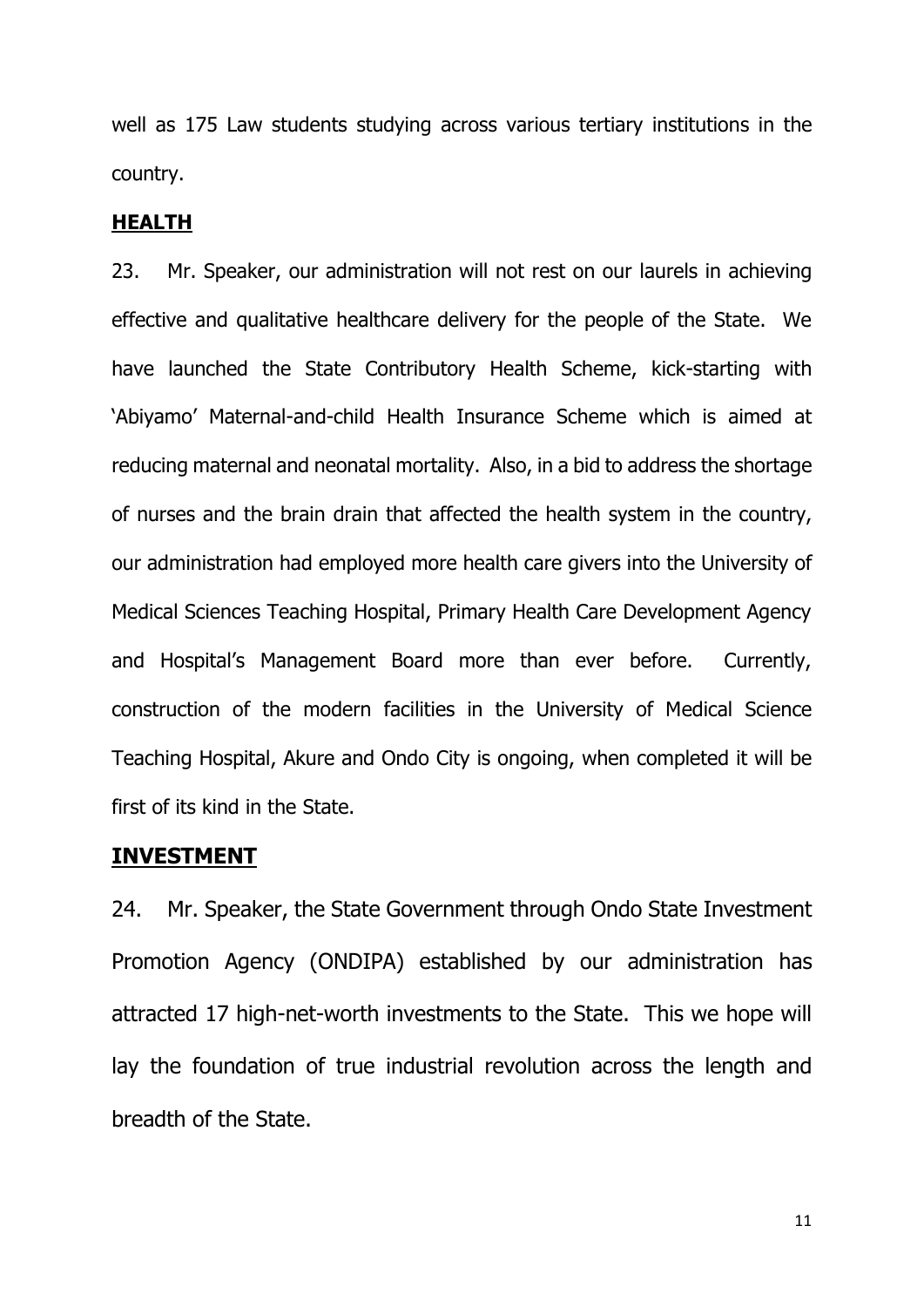#### **REVIEW OF 2021 BUDGET ESTIMATES**

25. Mr. Speaker, permit me to bring to the fore the daunting fiscal challenges we face in 2021. We worked tirelessly, in the face of dwindling revenue in-flow to the State occasioned by COVID-19 Pandemic. The truth is that, even though the corona virus pandemic may not kill as many people in Africa as it is doing elsewhere, the greatest challenge that stares every one of us in the face is on the economic front, manifesting as dwindling resources as currently being experienced all over the nation. Our almost mono-export economy based on crude oil export, took a direct hit as oil prices crashed to a record low level in recent years.

26. Mr. Speaker, in 2021, we had a Budget of  $\frac{1}{2}$  Marshallion made up of N79.084 billion for recurrent expenditure while the balance of N69.915 billion is for Capital Expenditure. Half way into the year, however, the national economy ran into serious turbulence occasioned by the reverberating effect of the novel COVID-19 Pandemic which resulted into sharp drop in the price of crude oil. This, in turn, disrupted the national revenue in-flow with its overarching effect on our State's economy. Accordingly, our revenue earnings plummeted. This unexpected turn of event, unfortunately, truncated or slowed down the implementation of several Capital Projects while regular payment of workers' salaries became a tall order. Notwithstanding all the above, we made appreciable and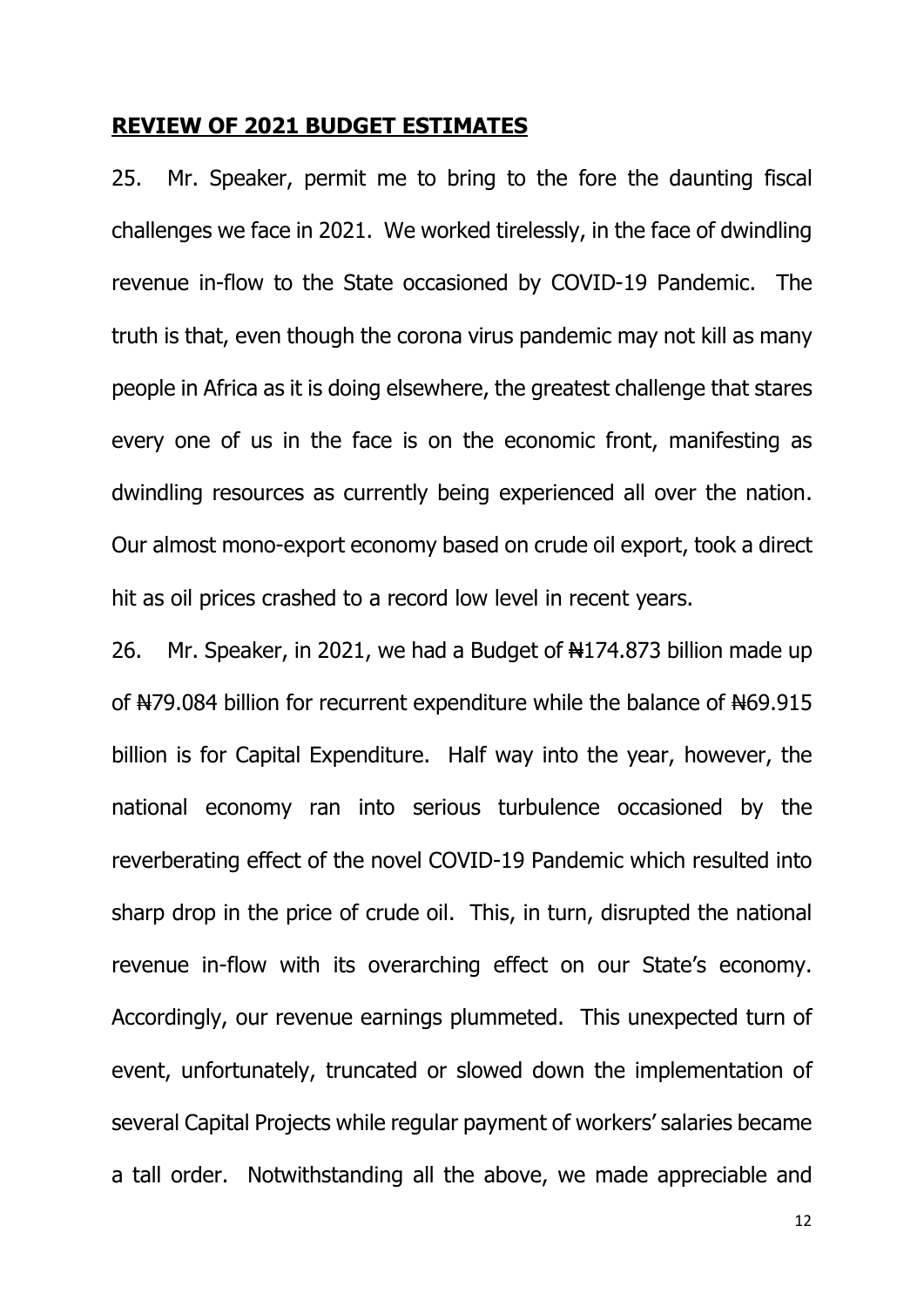steady progress as our Government continues to build a strong foundation for economic and social transformation.

# **THE GENERAL OVERVIEW OF 2022 ESTIMATES**

27. Mr. Speaker, Honourable Members, in order to achieve the objectives above, government will raise revenue from various sources. The projections are, however, predicated on the assumptions contained in the 2022 Federal Government 2022-2024 MTEF where indices like crude oil production and benchmark price, inflation rate, Gross Domestic Product (GDP) amongst others had been reasonably and realistically determined as follows:

|      | <b>ASSUMPTIONS</b>              | <b>AVERAGE</b>      |
|------|---------------------------------|---------------------|
| İ.   | <b>National Inflation</b>       | 13.00 %             |
| ii.  | National Real GDP growth        | 2.32%               |
| iii. | Oil Price Benchmark/barrel      | \$57.00             |
| iv.  | <b>Oil Production Benchmark</b> | $1.80$ mbpd         |
|      | v. USD Exchange Rate            | <del>N</del> 410.25 |
|      |                                 |                     |

28. The proposed revenue for 2022, based on the above indices and assumptions, are as follows:

|      |                                | Estimates (N'B)                   |  |
|------|--------------------------------|-----------------------------------|--|
| i.   | <b>Statutory Allocation</b>    | 33.243                            |  |
| ii.  | <b>Mineral Derivation Fund</b> | 12,480                            |  |
| iii. | Share of Value Added Tax       | 12.120                            |  |
|      | iv. FAAC Special Allocation    | 2.250<br>$\overline{\phantom{a}}$ |  |
|      | v. Excess Crude Account        | 8.060                             |  |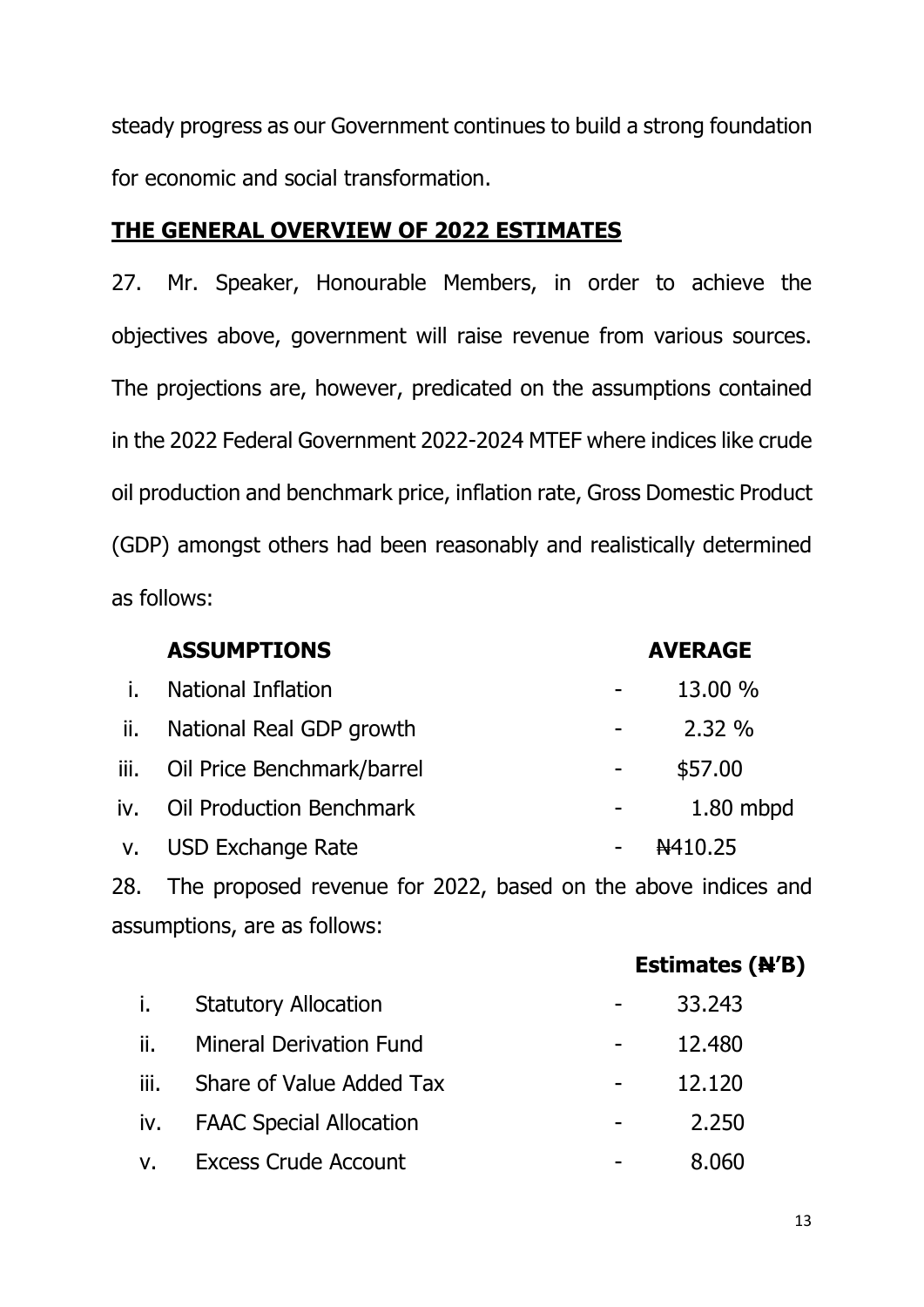|               | Total                                | <u>191.638</u> |
|---------------|--------------------------------------|----------------|
| xi.           | <b>Health Insurance Contribution</b> | 0.590          |
| $X_{\bullet}$ | <b>Cash Rollover Fund</b>            | 17.681         |
| ix.           | Grant                                | 10.405         |
|               | viii. Long-Time Borrowings           | 19,204         |
| vii.          | Short-Time Borrowings/Domestic Loan  | 44.000         |
| vi.           | <b>Independent Revenue</b>           | 31.656         |

#### **POLICY THRUST AND PRIORITIES FOR THE 2022 BUDGET**

29. Mr. Speaker, the policy thrust and priorities of Government in the next fiscal year is aimed at streamlining sectorial programmes and projects within the framework of the Medium Term Expenditure Framework (MTEF) and to further consolidate on the gains of this administration in the last four years as contained in Second Term Blueprint Christened the **REDEEMED** agenda. The varying competing needs of different sectors would be prioritized and programmes/projects necessary to address them properly aligned within the Medium Term Sector Strategy (MTSS). To this end, the main objectives of 2022 Budget are to:

- i. grow Independent Revenue (IR) by a minimum of 20% every year from 2022-2024;
- ii. improve the State's Fiscal Performance to increase the State's draw-down on Federal Government and International Performance-based grants;
- iii. consolidate on the development of Infrastructure by completing ongoing projects across the State;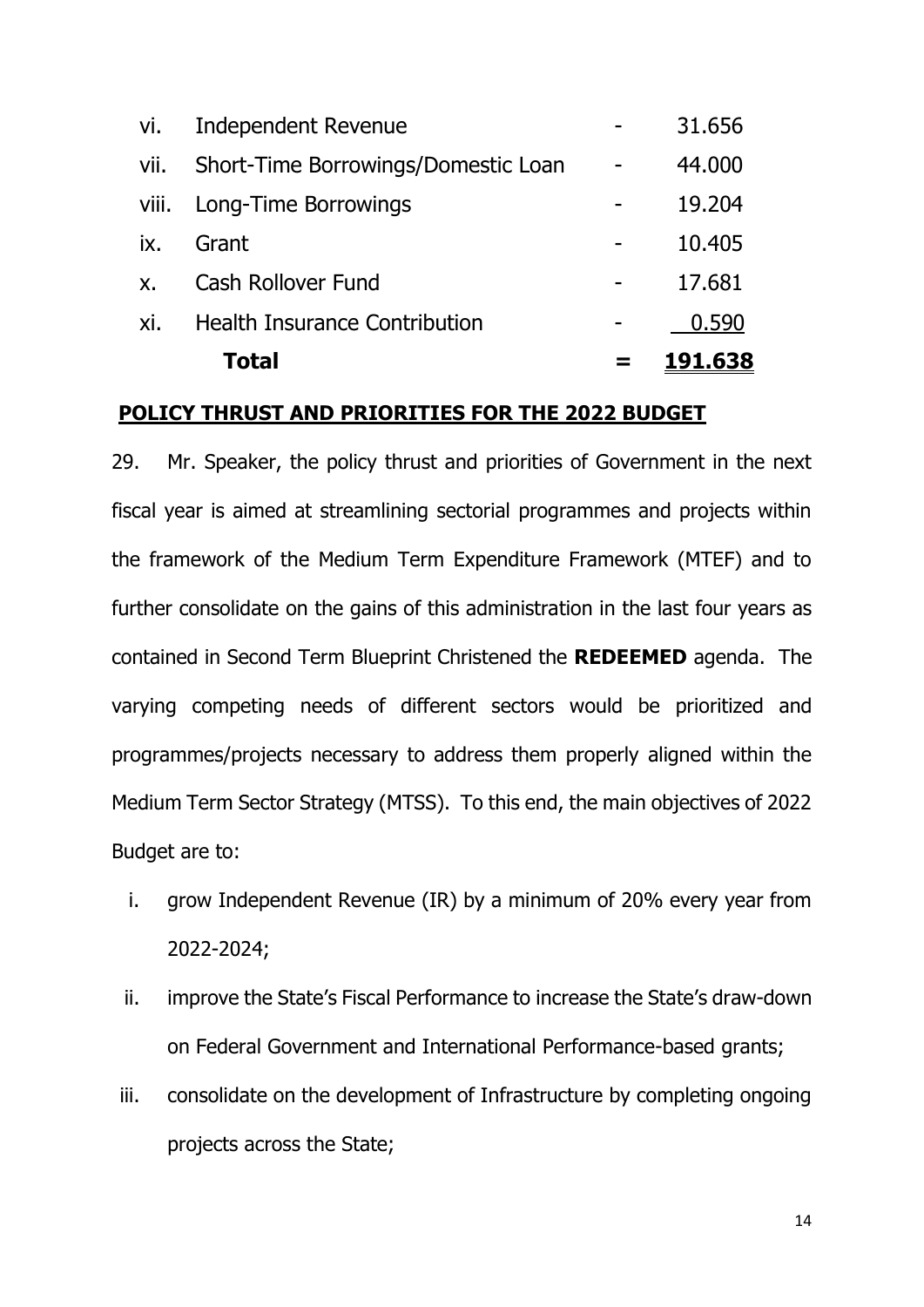- iv. empower Youths, Artisans, Farmers and Market Women;
- v. sustain the regime of peace being enjoyed in the State;
- vi. Create rural economy and enhance community development;
- vii. create efficiency in Personnel and Overhead Expenditure as well as debt service costs to allow greater resources for Capital development;

viii. improve health care delivery system to combat the spread of COVID-19 Pandemic and other dreaded diseases in the State.

30. The above objectives are to be achieved by the deployment of the following strategies:

- i. Intensifying efforts on Independent Revenue initiatives by expanding the tax net and revenue base on yearly basis;
- ii. Harnessing the Public, Corporate and Private individual grants to boost State's resources;
- iii. Leveraging Donor and Development Partners' Support in funding key Intervention Programmes;
- iv. Encouraging strategic Public-Private-Partnership Initiatives;
- v. Prioritizing allocation and release of funds to ongoing projects;
- vi. Training of at least 2,000 Youths and Women on Agric. and Agribusiness;
- vii. Leverage on Loan/Interventions through NG CARES Programme;
- viii. Provision of essential support to security agencies for crime prevention and control;
- ix. Prioritizing Community-Based infrastructure;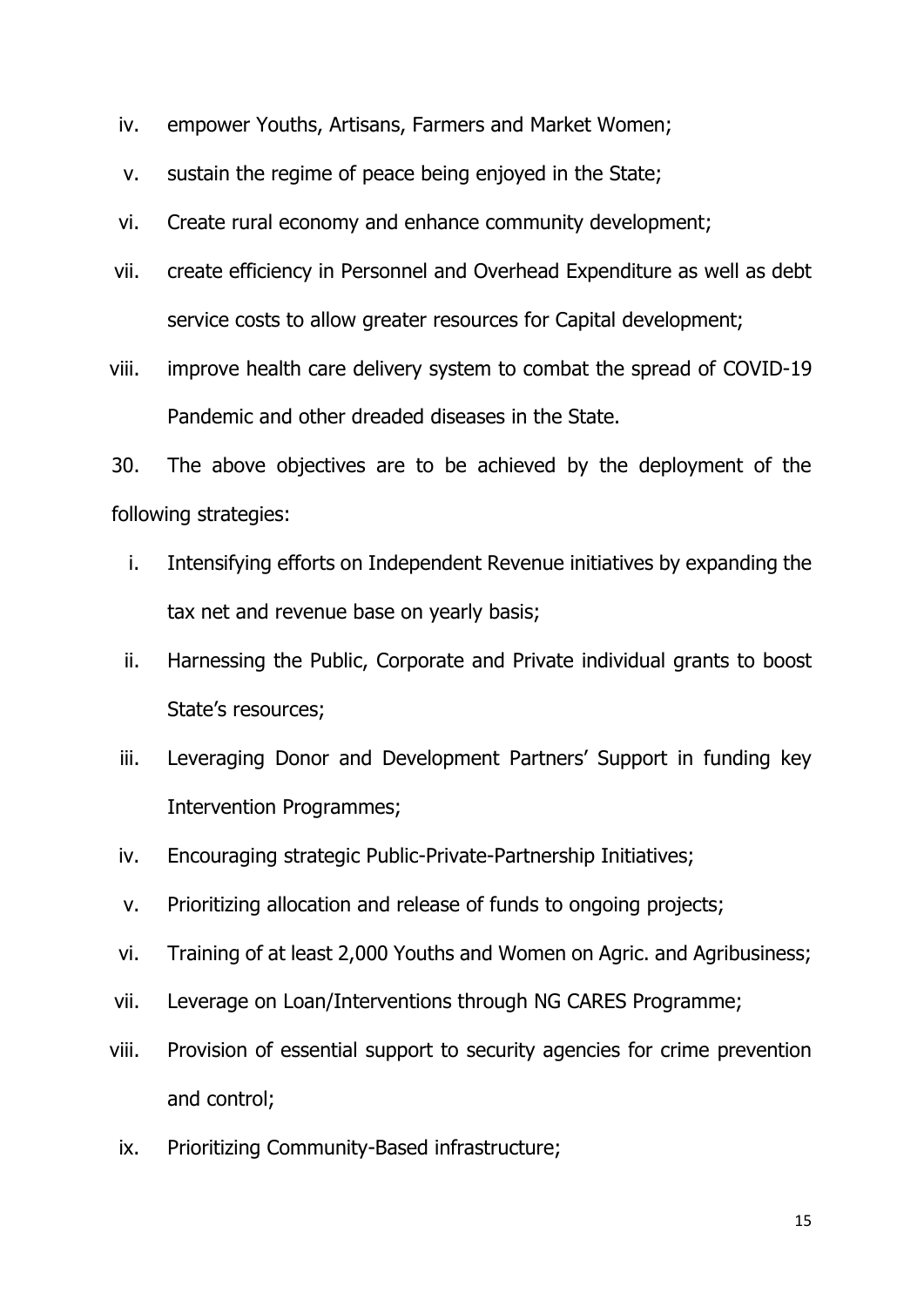- x. Reduction of the State's recurrent expenditure to mop up fund for Capital projects;
- xi. Leveraging both National and International assistance to fund health-care facilities.

31. Mr. Speaker, year 2022 Budget projections represents an increase of 9.59% over the budget of 2021. As I mentioned earlier on, the World's economy is gradually but steadily emerging from the debilitating effects of the pandemic. Lockdowns and restrictions on the gathering of people are being relaxed as sport lovers return to stadia across Europe. The rollout of COVID-19 vaccines has given the world real assurances that lockdowns will be an outside measure, even if we have new variants of the corona virus. Hence, the expansionary measures being pursued in 2022 is a carefully weighed option to weigh-in into the resultant fiscal resurgence envisaged in 2022. It should also be noted that in 2022, government will leverage on its resources to source N44.000 billion from the financial market in order to accelerate the pace of development and job creation in the State. This would be financed from Bond Issue and other loans/leases. However, I wish to assure this Honourable House and the entire people of Ondo State of our commitment to the matching principle of using long term funds for the prosecution of truly fundamental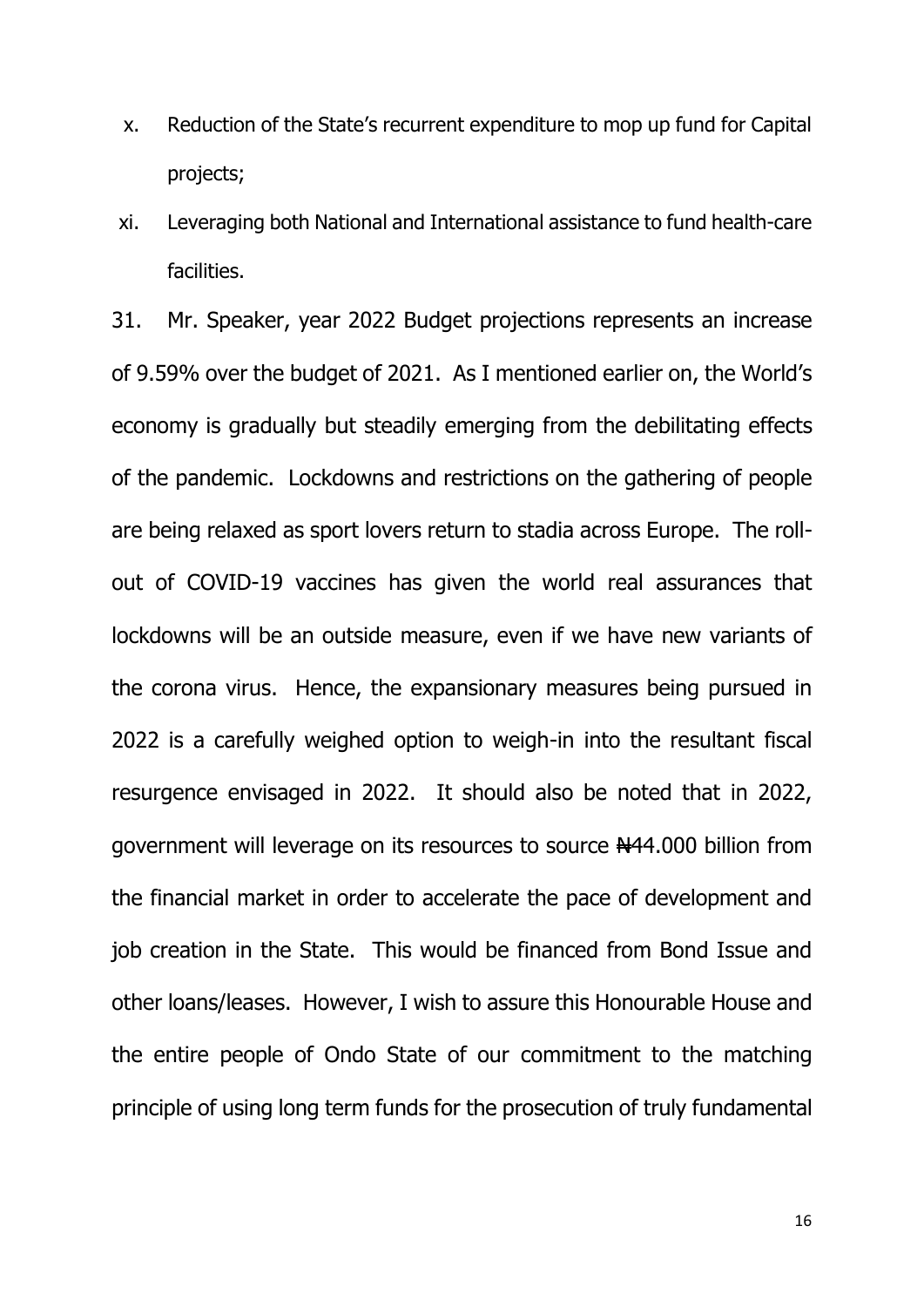infrastructural projects; i.e. project that will continue to catalyse economic growth and thereby make our debt management sustainable.

### **EXPENDITURE ESTIMATES**

32. Mr. Speaker, Honourable members, the current global economic reality is an indication that we must consciously and pragmatically rearrange our fiscal priorities to target the growth drivers of our economy so as to quickly fix and reflate the economy to keep it afloat. Hence, we have structured our expenditure priorities in the most practical terms to generate the highest mileage from every Naira spent. However, the nature of our recurrent commitments shows clearly that we cannot reduce recurrent expenditure beyond certain level because of salary/personnel related costs.

# **RECURRENT EXPENDITURE**

33. Mr. Speaker, you will remember before now that our Recurrent Expenditure used to have a component called Special Programmes. This was then used as a stop gap for some Government Programmes whose implementation time horizon were too short to be referred to as Capital and too long to classify as Overheads. However, with a view to complying totally with the National Chart of Accounts which will give room for uniform comparism of the accounts of all States of the Federation, we were required to merge all the Special Programmes codes and items with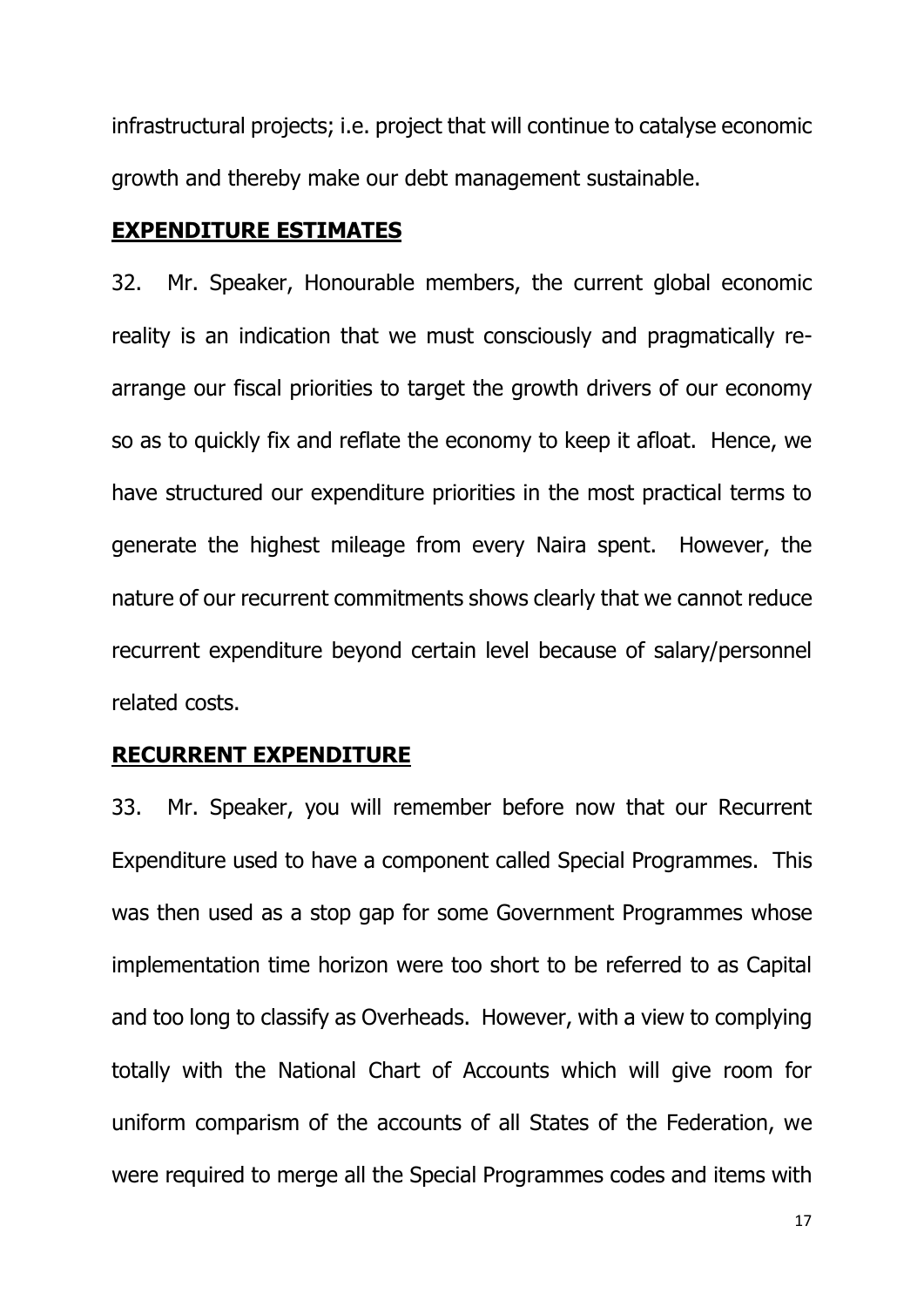those in Overheads. To that extent, Mr. Speaker, a total of  $\text{H}102.106$ billion has been budgeted for recurrent expenditure this Fiscal year. This is inclusive of Statutory Transfer to Local Government JAAC Accounts, OSOPADEC as well as Ondo State Internal Revenue Service. This represents an increase of 7.15% over the 2021 recurrent expenditure budget. The slight increase is to take care of, in addition to the aforementioned, the need to provide for promotions and the incremental credit of our workers as well as the need to ensure that all our tertiary institutions in the State are well funded so that they can compete favourably with their counterparts across the world. Also, as infrastructural facilities in the State are expanded on a daily basis, there is the need to provide substantial amount for their maintenance to prolong their life span. In total, the recurrent expenditure items and amount proposed are as follows:

| (a)  | <b>HEAD</b>                                                       |   | <b>AMOUNT N'B'</b> |  |
|------|-------------------------------------------------------------------|---|--------------------|--|
| i.   | Salaries and Wages                                                |   | 43.230             |  |
| ii.  | Overhead Cost                                                     |   | 19.326             |  |
| iii. | <b>Grants and Contributions</b>                                   |   | 9.962              |  |
| iv.  | Social Contribution and Social Benefits                           |   | 12.070             |  |
|      | <b>Sub-Total</b>                                                  | = | 84.588             |  |
| (b)  | <b>Statutory Transfer</b>                                         |   |                    |  |
| i.   | Payment of Share of State IGR to Local<br>Government JAAC Account |   | 2.566              |  |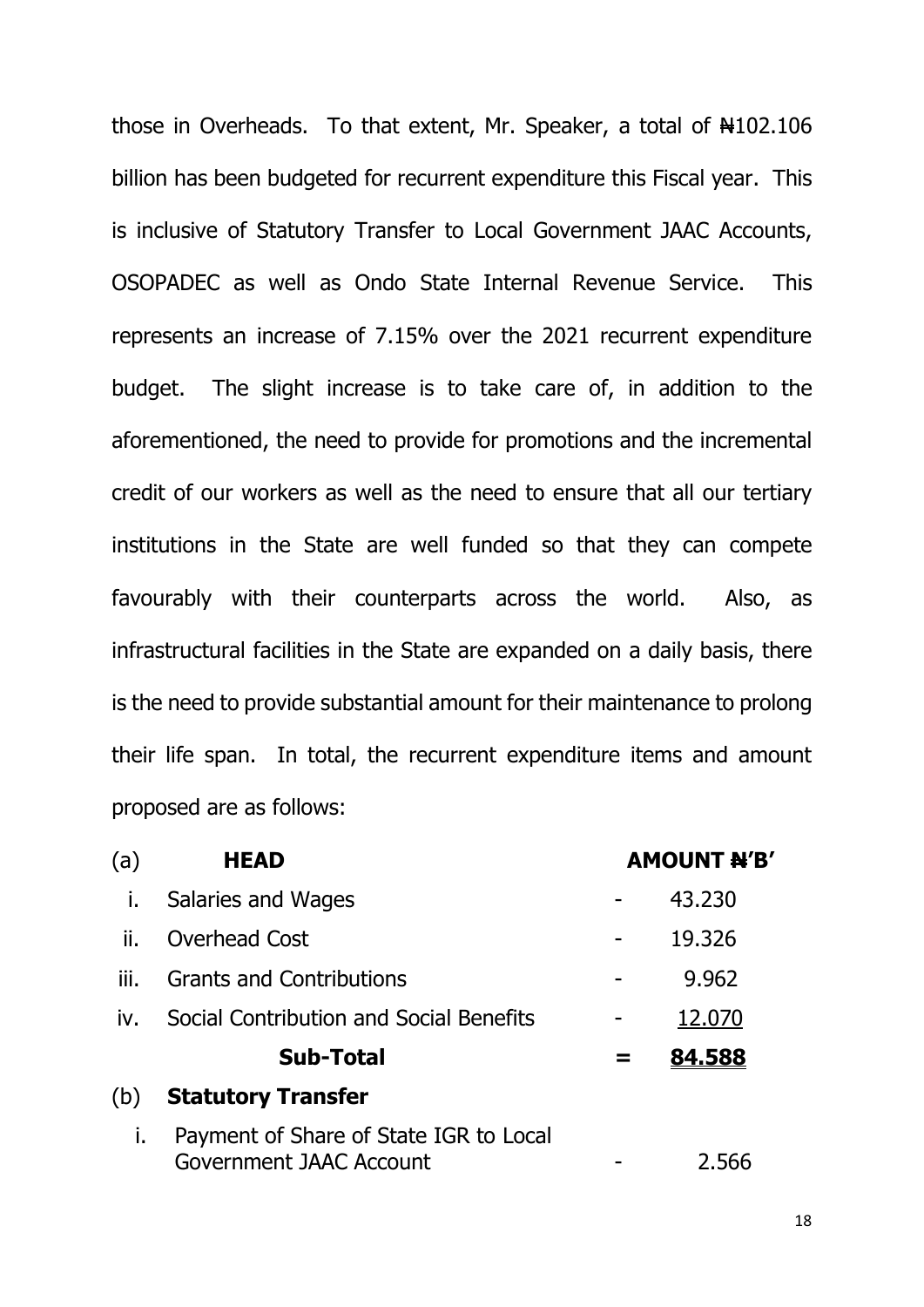|      | <b>Grand Total</b>                   | 112.017 |
|------|--------------------------------------|---------|
| (c)  | Debt Repayment                       | 13.872  |
|      | <b>Sub-Total</b>                     | 13.557  |
| III. | Transfer to Internal Revenue Service | 5.999   |
|      | Transfer to OSOPADEC                 | 4.992   |

### **CAPITAL EXPENDITURE ESTIMATES**

34. Mr. Speaker, Honourable Members, with the aim to further consolidate on the State's infrastructural development, as well as expand the industrial base of the State, the sum of  $\frac{127}{100}$  billion is proposed to be expended on capital projects in the 2022 fiscal year. Emphasis is on completing ongoing projects that have reached advanced stage of implementation. Also, new industrial grounds would be covered in the next fiscal year as part of our drive to industrialise the State.

35. Mr. Speaker, we have had a reasonable influx of investors into the State in the last four-and-half years of our administration as evident at Ore Industrial hub and others spread across the three other Senatorial Districts of the State. Let me say that our Administration is irrevocably committed to making Ondo State a truly investors first choice of destination as we continue to take maximum advantage of our God given endowment, thereby bringing prosperity and job creation to our people. As we speak, we are currently working on 16 high net worth industrial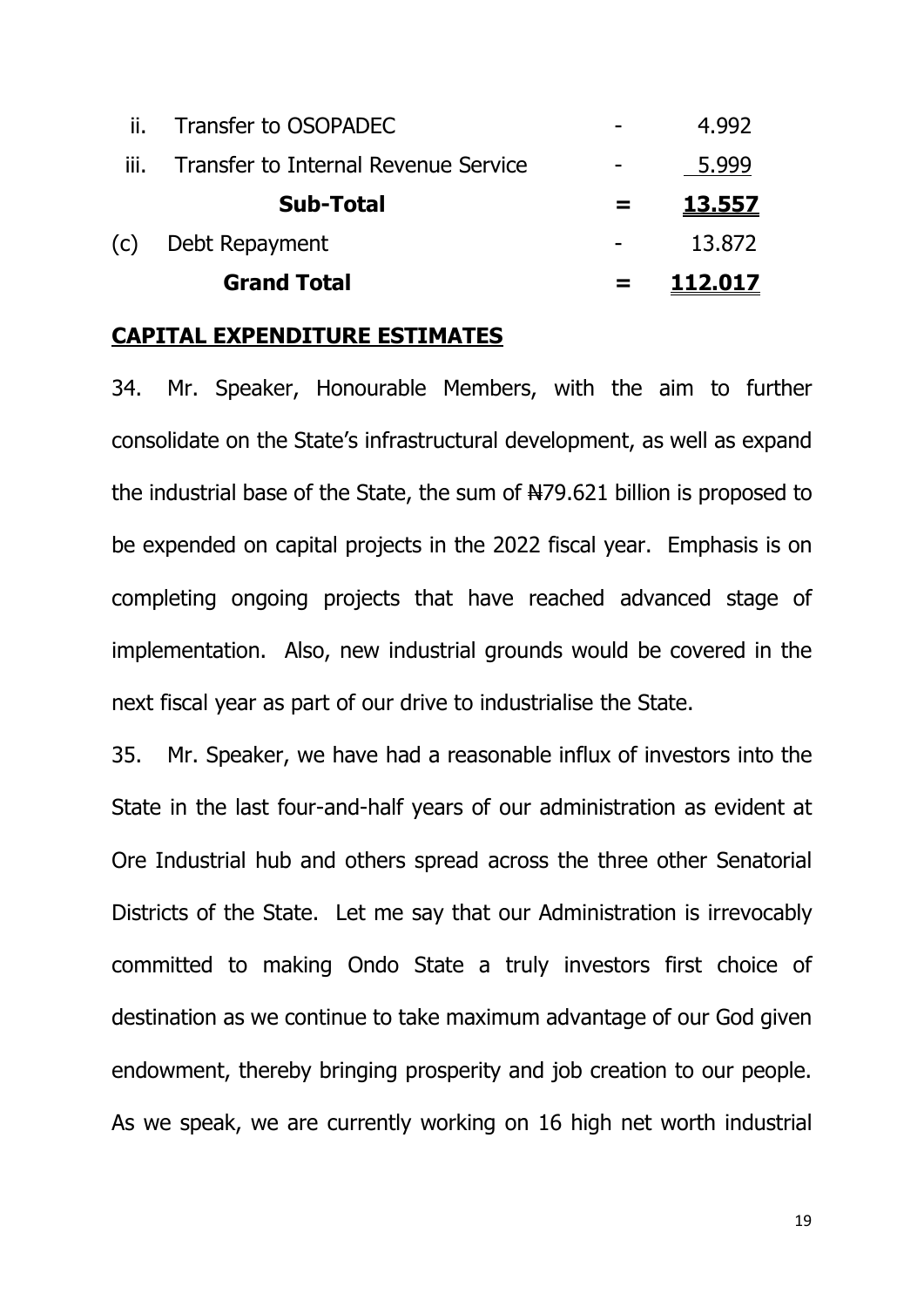investments to really catalyse the desired industrial resurgence in the State.

- 36. Mr. Speaker, permit me to highlight just a few of these.
	- i. Development of Deep Sea Port (Port of Ondo) at Erunna/Ogboti, Ilaje LGA, Ondo State with completion of all required studies/Reports for port declaration by the Federal Government. The State Government has committed over  $\frac{1}{2}$  billion on the project.
	- ii. Ondo-Linyl Industrial Hub with Textile and Thread, Paper Mill, Ethanol Production, Wood Processing Factories and Truck Assembly Plant at Ore, Odigbo LGA - Completed.
- iii. Development and Management of Ore Industrial Park on 1,000 hectares of land at Ore, Odigbo LGA in partnership with Hessmac Industries Ltd. The cost of investment is  $\#10$  billion.
- iv. Establishment of Cassava Starch, Cocoa, Dried Beans and Tomato Paste Project in partnership with Ostertrade ODR at Kajola, Odigbo LGA. The cost of investment is  $N48.6$  billion.
- v. Establishment and management of 1,000 hectares of oil palm plantation at the Ondo State Agribusiness Centre at Ore in partnership with Bambi Farms Ltd. The cost of investment is  $H<sub>2.5</sub>$ billion.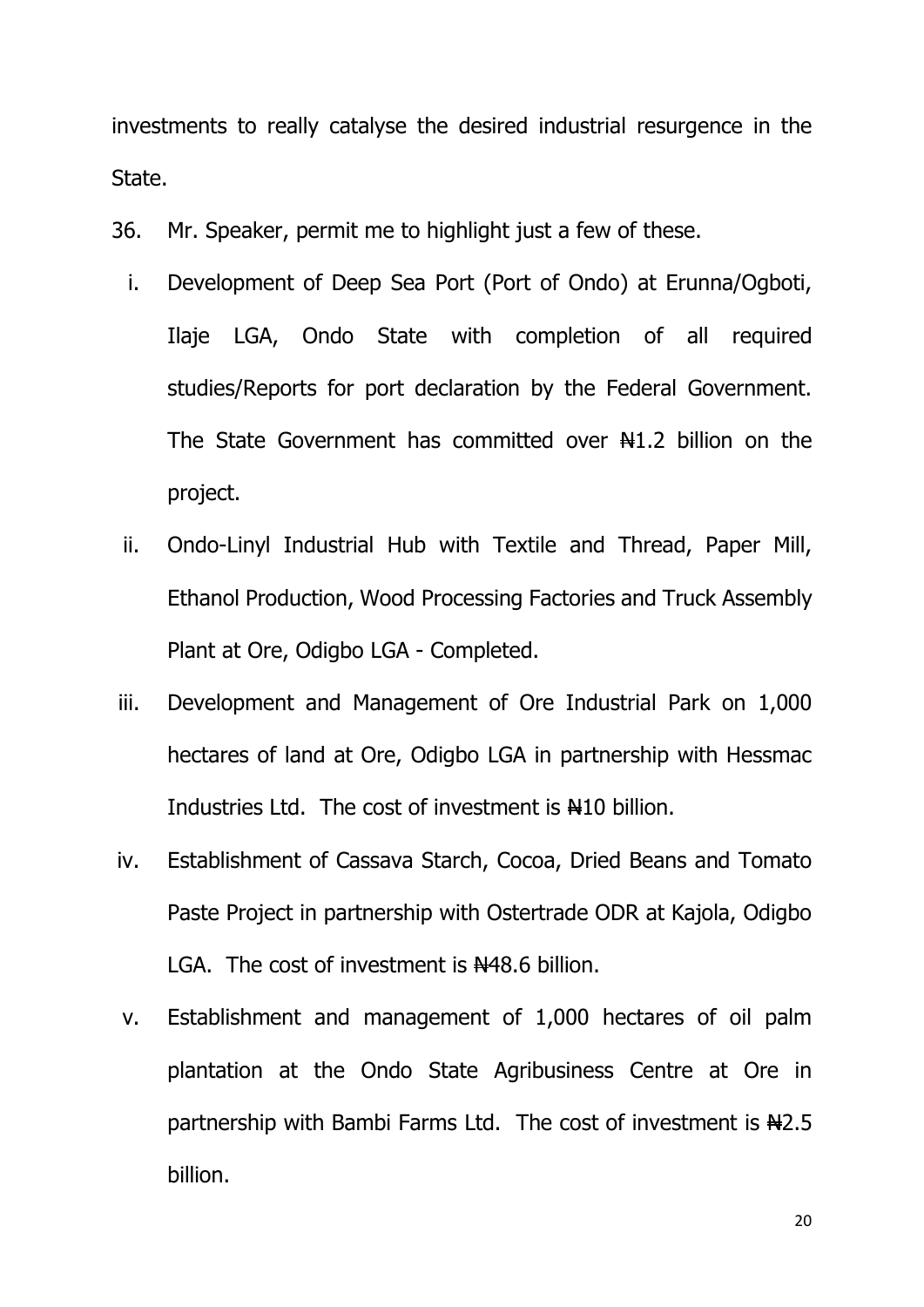- vi. Development of Oil Palm City on 10,000 hectares of land in partnership with JB Farms Ltd at Oluwa forest reserve, Omotosho, Odigbo LGA. The cost of investment is  $\frac{125}{100}$  billion – Ongoing.
- vii. Establishment of Cassava plantation, processing plant and oil palm plantation in partnership with Ellah Lakes Ltd at Akure Ofosu forest reserve, Idanre LGA. The cost of investment is  $\#11$  billion – ongoing.
- viii. Development of largest egg-powder plant in Africa and Middle-East at Emure-Ile, Owo LGA, Ondo State. The cost of investment is  $H2$ billion – ongoing.
	- ix. Cassava to Fuel Ethanol Project between ODSG, NNPC and OBAX at an estimated project value of  $$175,000,000.00$  (about  $H72$ billion) for local petrol blending and ethanol for industries at Okeluse, Ose LGA – ongoing.
	- x. Establishment, in conjunction with ZMP Industrial Ltd, of a Six hundred tonnes per day capacity float glass factory in Igbokoda, Ilaje LGA through Public-Private-Partnership (PPP).

37. Mr. Speaker, in compliance with best practice of classifying government functions on Sectoral basis for analysis, our Capital Expenditure is broken down as follows:

| <b>SECTOR</b> | <b>AMOUNTS N'B %</b> |  |  |
|---------------|----------------------|--|--|
| i. Economic   | 103.285 53.90        |  |  |
| ii. Social    | 55.504 29.00         |  |  |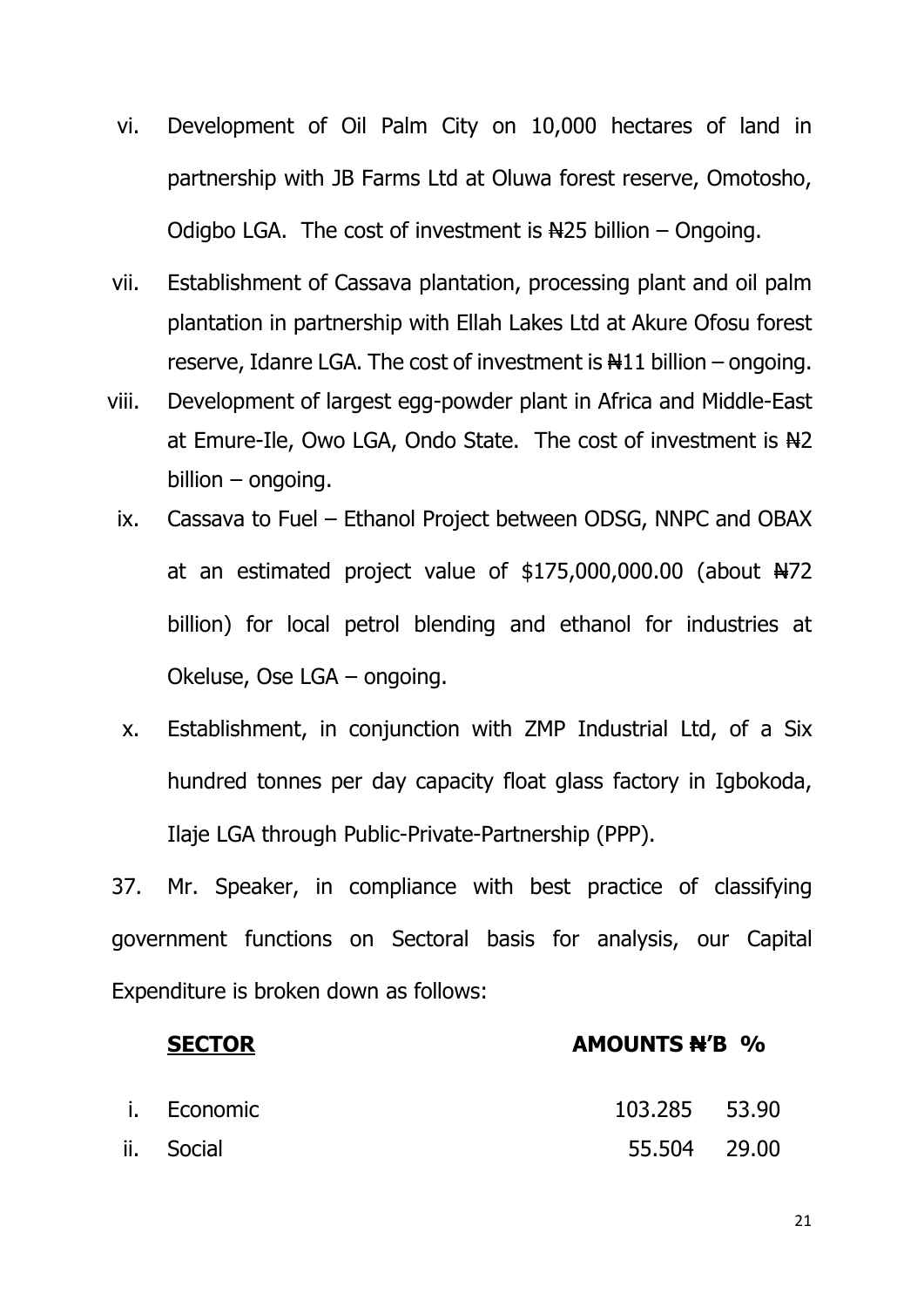| iii. Environmental & Regional Development | 4.992 2.60   |  |
|-------------------------------------------|--------------|--|
| iv. Law of Justice                        | 4.011 2.09   |  |
| v. Administration                         | 23.847 12.44 |  |

38. The economic sector has the highest allocation with 54%. This is so as it is the sector that stimulates the economy, and would create anticipated jobs for the teeming unemployed youths.

39. Mr. Speaker, fund has also been allocated for the completion of various ongoing projects and some key initiatives for 2022 Fiscal year as follows:

|               | <b>SUB-SECTOR</b>                           | <b>AMOUNT N'B'</b> | $\frac{1}{2}$ |
|---------------|---------------------------------------------|--------------------|---------------|
| i.            | Agriculture                                 | 11.714             | 6.11          |
| ii.           | Trade and Industry                          | 2.704              | 1.41          |
| iii.          | Information                                 | 1.632              | 0.85          |
| iv.           | <b>Community Development</b>                | 3.574              | 1.87          |
| $V_{\bullet}$ | Education                                   | 30.869             | 16.11         |
| vi.           | <b>Health Service</b>                       | 17.033             | 8.89          |
| vii.          | Infrastructural Development                 | 45.345             | 23.66         |
| viii.         | <b>Environment and Sewage</b><br>Management | 4.027              | 2.10          |
| ix.           | <b>Regional Development</b>                 | 4.992              | 2.60          |
| $X_{\bullet}$ | <b>Administration of Justice</b>            | 4.011              | 2.09          |
| xi.           | <b>Public Finance</b>                       | 29.650             | 15.47         |
| xii.          | <b>General Administration</b>               | 19.289             | 10.07         |
| xiii.         | Legislative Administration                  | 2.926              | 1.53          |
| xiv.          | <b>Debt Service</b>                         | 13.872             | 7.24          |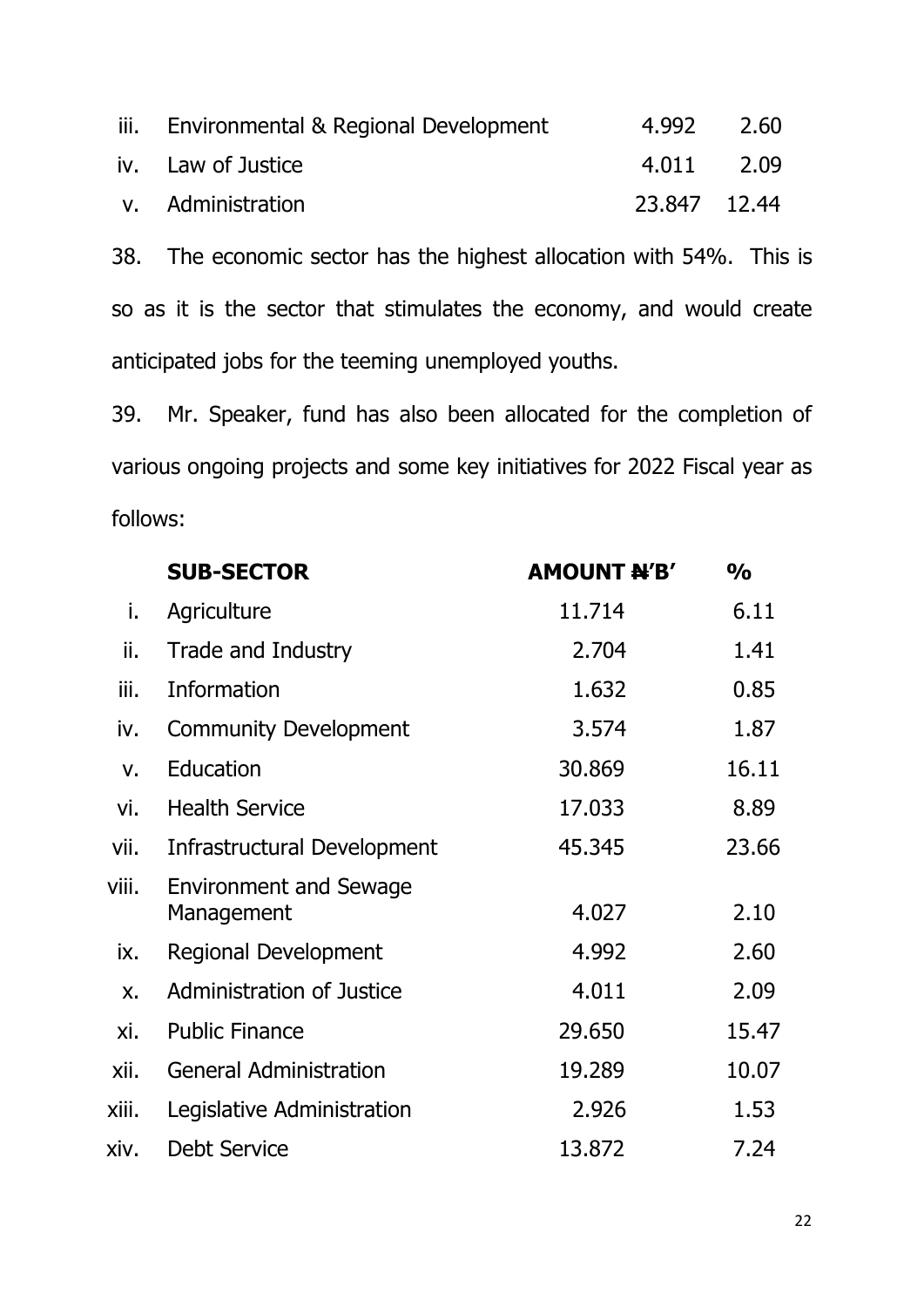### **CONCLUSION**

40. Mr. Speaker, Honourable Members, I will like to once again thank you all for your unwavering support to this administration. I must say that this Honourable House has provided the right atmosphere to continue to initiate and implement bold reforms that would engender inclusive growth and foster development in the State.

41. Our appreciation also goes to all our Traditional and Religious Leaders for their continuous support and prayers. Your unalloyed support for our programmes and policies have gone a long way in ensuring the successes we have recorded in the last four and half years. We shall continue to count on your wise counsel to guide our path as we march forward toward achieving our goals. Our immense appreciation also goes to all our youths, trade groups and professional bodies, who have been the baston of our support, to you all we say, 'Thank you'.

42. On a final note Mr Speaker, let me use this opportunity to thank the Police, the Department of State Security, the Army, Navy, Nigeria Security and Civil Defence Corps, Ondo State Security Network otherwise called Amotekun and other paramilitary agencies for the maintenance of relative peace in the State.

43. Before I finally lay the Appropriation Bill of our Administration for the year 2022, I seek a continued partnership that will help in running